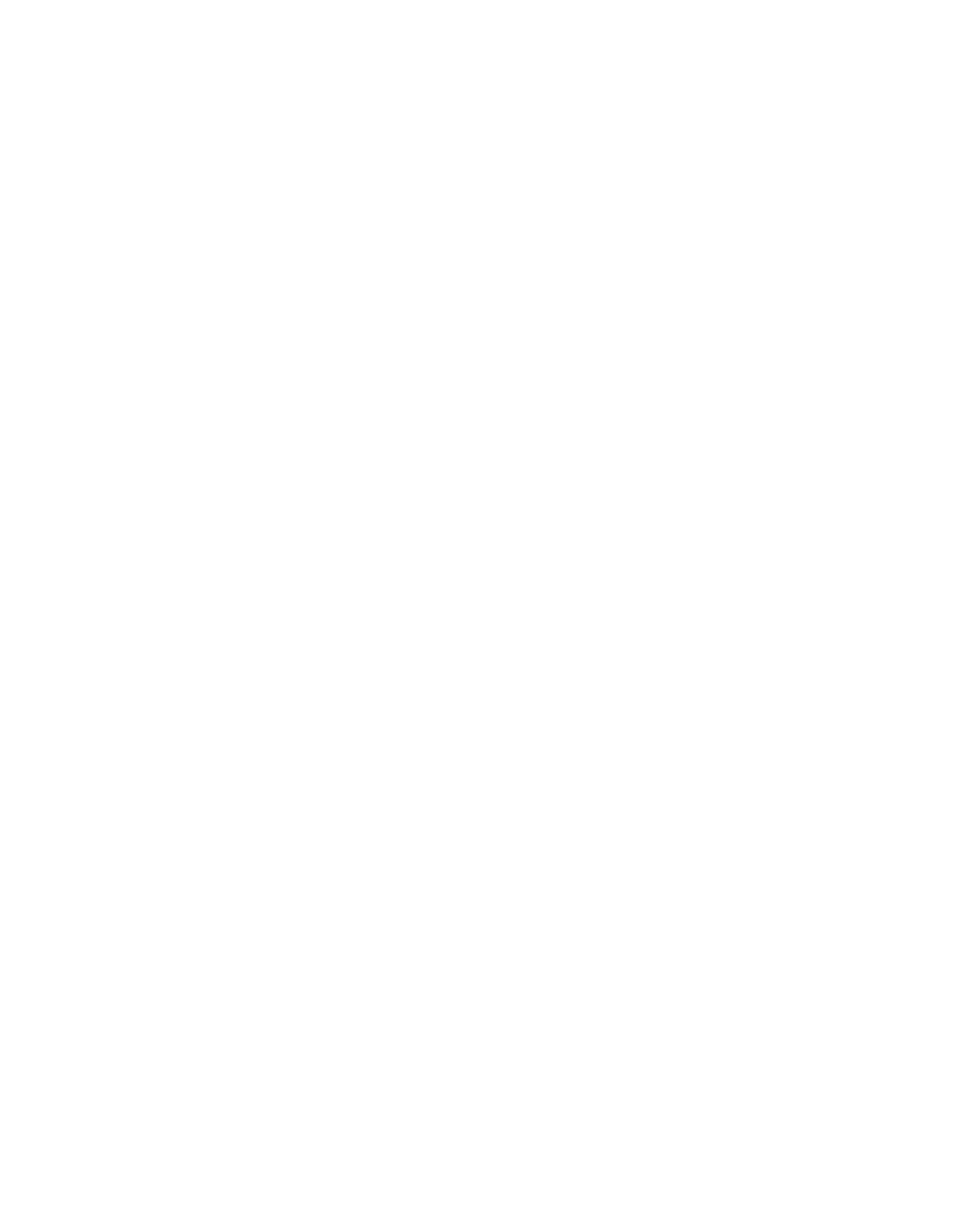

## **DRAFT GOODS AND SERVICES TAX (AMENDMENT) (JERSEY) REGULATIONS 200-**

#### **REPORT**

Members will be aware that the Economic Affairs Scrutiny Panel's Report on the Draft Price and Charge Indicators (Jersey) Law 200- (S.R.16/2007) made the case for two fundamental rights for consumers:

- the right to see clearly the price that will be paid for goods, and
- the right to know how much tax is being paid.

This is a matter of consumer protection. The price that will be paid by the consumer should be marked on the shelf, the tax paid should be marked on the receipt.

Members should be reminded that GST is a tax on the consumer, not on retailers. To reduce the spending power of Jersey consumers by 3% is a significant move by the government. The Panel believes that it is the duty of the government to tell the public, clearly and unequivocally, how much tax has been taken from their weekly shop. To fail to do so would be unfair, and, the Panel believes, unjustifiable.

The right to know the price to be paid is catered for by the broad thrust of inclusive pricing, albeit watered down by the Minister for Economic Development's amendments to the Draft Price and Charge Indicators (Jersey) Law 200-, previously debated. Under the Minister's intended system of 'mostly inclusive' pricing it is not made clear to consumers what level of tax is being paid on each purchase, or overall. In the absence of a clear statement of the tax being paid, inclusive pricing is exposed to accusations that it is in effect a 'stealth tax'.

Accordingly, the Panel has brought forward these Regulations in order to ensure one right for consumers in Jersey – the right to know how much tax they are paying to the government.

Just as the public are informed of how much income tax they pay, and how much Social Security has deduced from wages, they also have a right to see how much GST they are paying to the government in any transaction.

This Regulation would not introduce mandatory receipting, that is a debate for the assembly at another time. However, there is a case to be made for the mandatory provision of receipts, as the Director of Consumer Protection noted –

"It would probably be a good idea. I do not know whether or not the Chamber of Commerce would have a view on whether you would want to force traders to give receipts."[1]

Currently the vast majority of businesses provide receipts as matter of course, and those that do not will provide one on request. The Director of Consumer Protection continued –

"Certainly there are not many that do not [give receipts] because if you have to take goods back or you have a problem with them, what will the trader say to you? Can I see your receipt, please? The vast majority of traders, let us face it, do give receipts." 1

All that this Regulation requires is that any receipt must clearly show the total GST paid on that transaction.

The fact that consumers will be reminded of this tax every time they visit a shop may also act as a disincentive to future governments to increase the level of taxation, and encourage them to seek alternative methods of balancing budgets.

The Panel recognises that to display the GST paid on receipts may require a certain level of investment from retailers and businesses, however, it believes that most businesses registered for GST (with a turnover greater than £300,000) would be in a position to make the relatively modest investment necessary.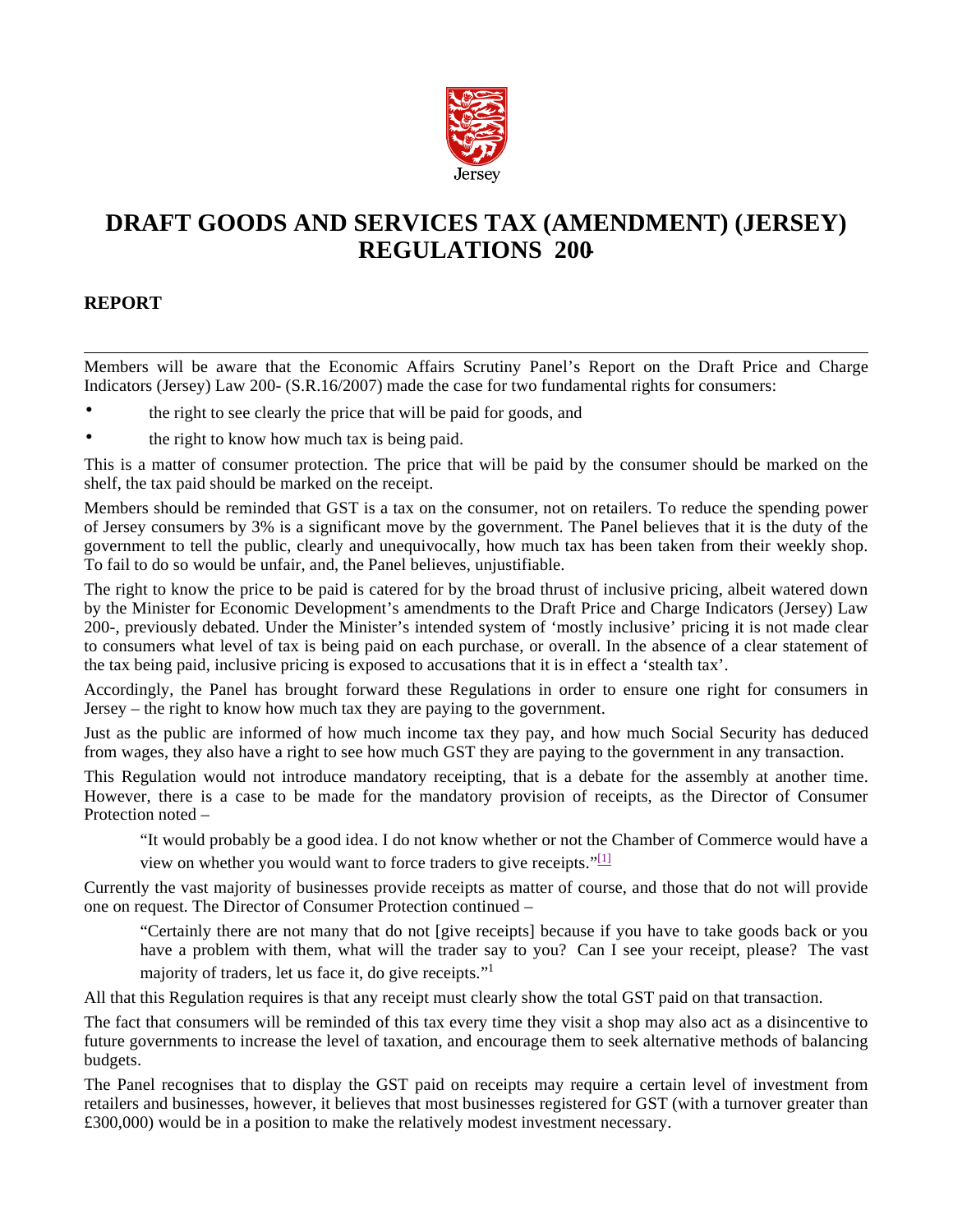Businesses under the GST registration threshold could consider the additional costs of providing receipts showing GST when deciding whether or not to register.

There are no significant financial or manpower implications for the States arising from this proposition. Some additional regulatory responsibilities might fall on the Consumer Protection section of the Economic Development Department. This could be met from within existing cash limits.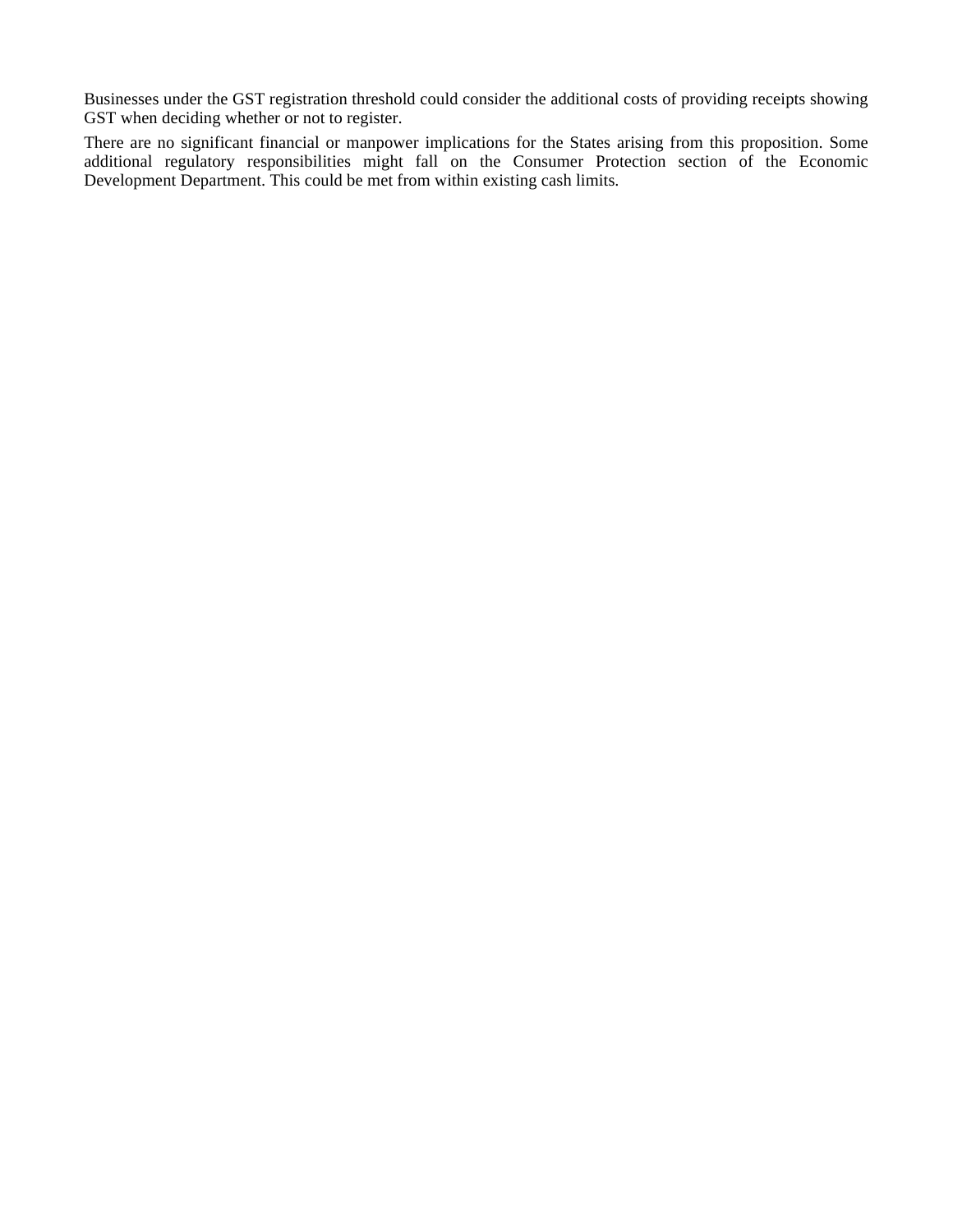#### **Explanatory Note**

The object of these Regulations is to amend the Goods and Services Tax (Jersey) Regulations 2007 to require a registered person to state on any receipt that the person issues concerning a supply of goods or services how much GST is charged on the supply.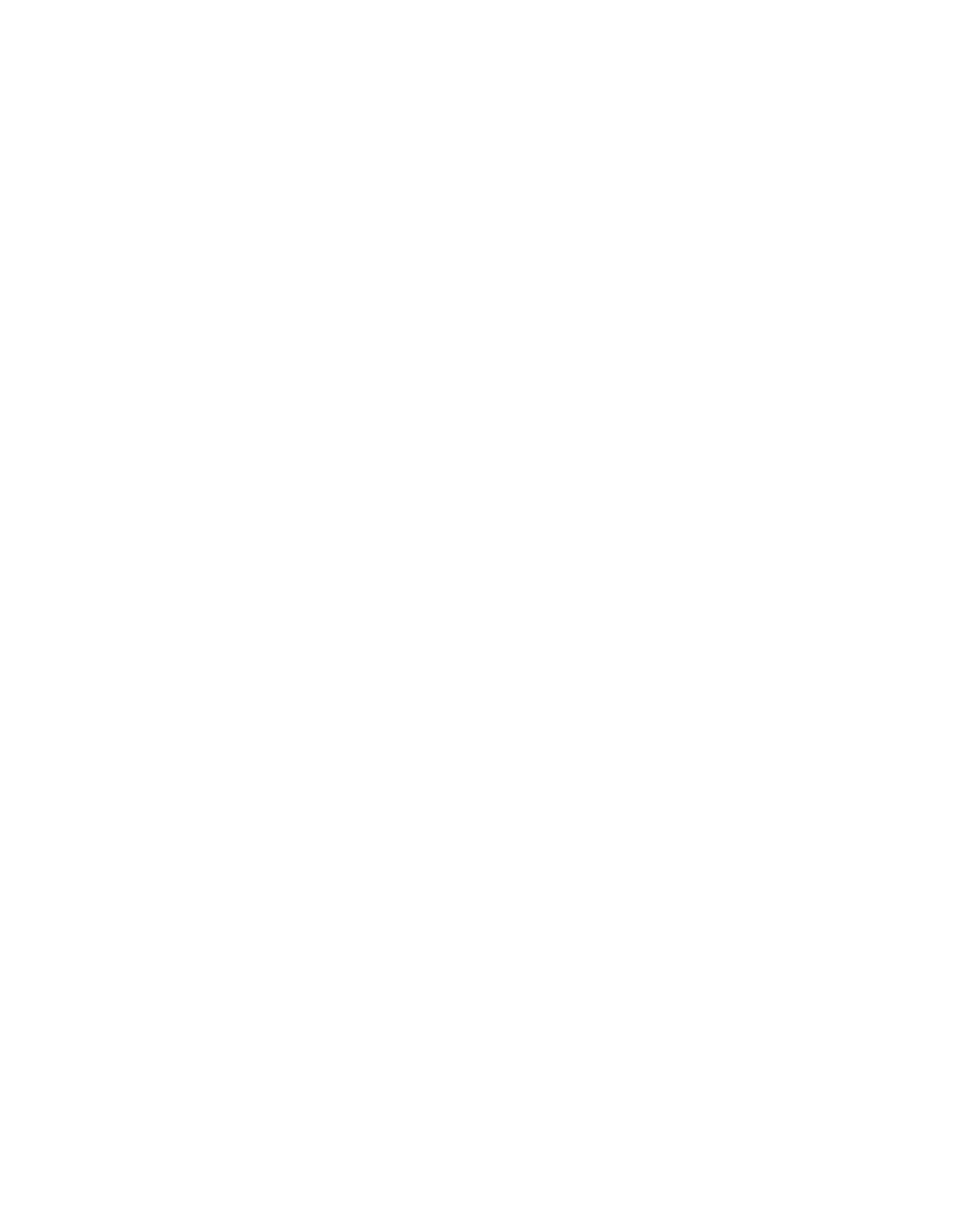

### **DRAFT GOODS AND SERVICES TAX (AMENDMENT) (JERSEY) REGULATIONS 200-**

*Made* [date to be inserted] *Coming into force* [date to be inserted]

**THE STATES**, in pursuance of Articles 94 and 100 of the Goods and Services Tax (Jersey) Law 2007  $\left[ \frac{11}{11} \right]$ , have made the following Regulations –

#### **1 Regulation 29 amended**

After Regulation 29(4) of the Goods and Services Tax (Jersey) Regulations  $200\frac{12}{1}$  the following paragraph shall be inserted –

> "(4A) A registered person shall set out in any receipt (not being a GST invoice) that the person issues in relation to a supply by the person of goods or services the amount of GST that is chargeable on the supply.".

#### **2 Citation and commencement**

- (1) These Regulations may be cited as the Goods and Services Tax (Amendment) (Jersey) Regulations 200-.
- (2) These Regulations shall come into force on the seventh day after they are made.